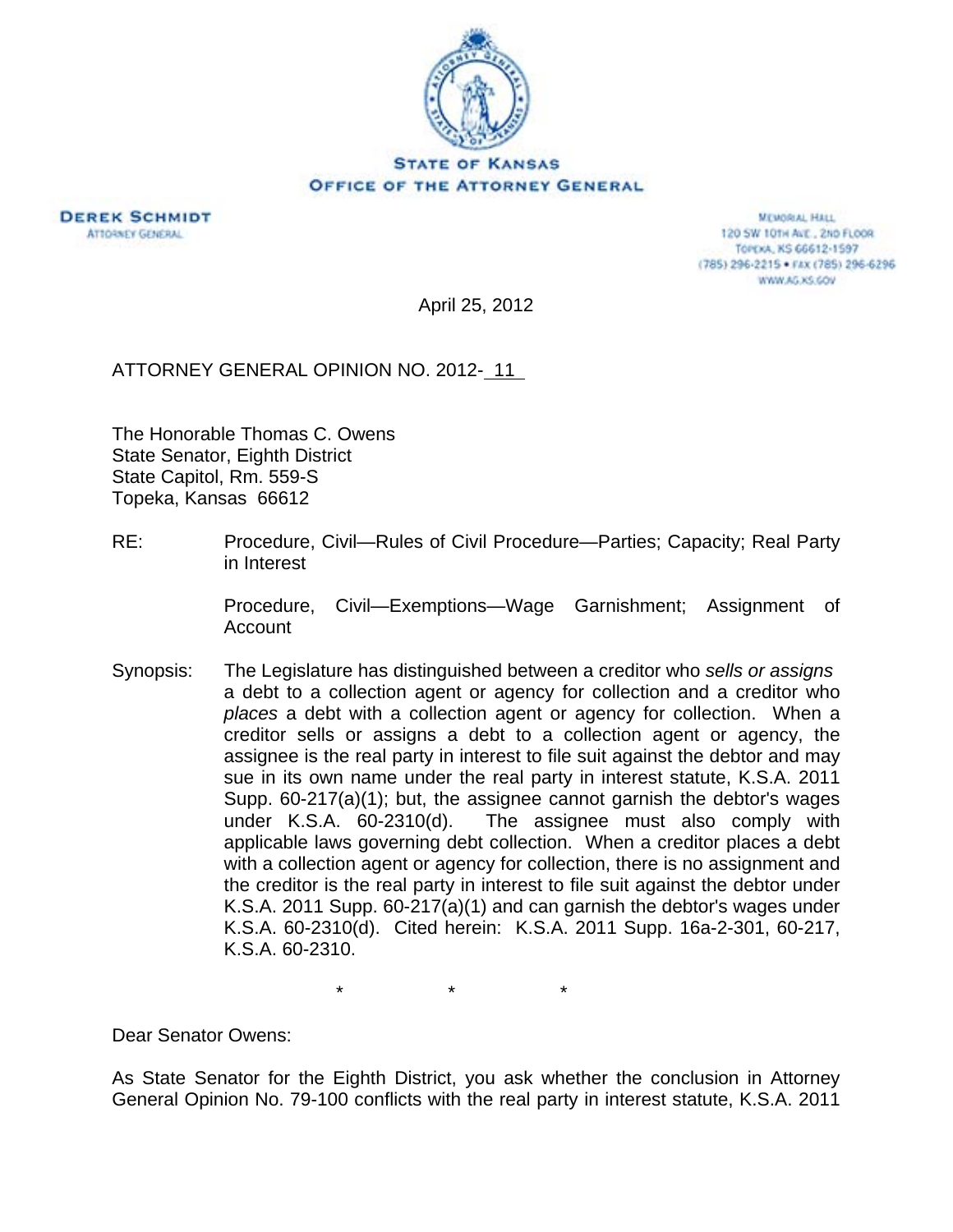Supp. 60-217(a)(1). The 1979 opinion did not address that statute. Rather, the opinion interpreted a 1979 amendment to K.S.A. 1978 Supp. 60-2310(d), the provision prohibiting a creditor's assignee from garnishing a debtor's wages. To address your request, an understanding of the history of both statutes is necessary. Our analysis begins with the real party in interest statute.

## **K.S.A. 2011 Supp. 60-217, the real party in interest statute**

K.S.A. 2011 Supp. 60-217(a)(1) states:

An action must be prosecuted in the name of the real party in interest. The following may sue in their own names without joining the person for whose benefit the action is brought:

(A) An executor;

- (B) an administrator;
- (C) a guardian;
- (D) a conservator;
- (E) a bailee;
- (F) a trustee of an express trust;
- (G) a receiver;

(H) a party with whom or in whose name a contract has been made for another's benefit; and

(I) a party authorized by statute.

Nearly identical language appeared in the Code of Civil Procedure adopted one year after statehood<sup>1</sup> as well as intervening versions of the Code.<sup>2</sup> One suggested interpretation of K.S.A. 2011 Supp. 60-217(a)(1) is that the creditor is the real party in interest because the creditor has the contractual relationship with the debtor and that the list of exceptions in (A) through (I) is exclusive. Under such interpretation, an assignee cannot sue in the assignee's name to collect the debt. As discussed below, case law does not support this interpretation.

The real party in interest statute has had few substantive changes for nearly 150 years.<sup>3</sup> Thus, we review interpretations by the Kansas Supreme Court of prior versions as it relates to the collection of a debt by the creditor's assignee. The first cases to address this issue are *Krapp v. Eldridge*, <sup>4</sup> *Stewart v. Price*, 5 and *Manley v. Park.*<sup>6</sup>

 $\overline{\phantom{a}}$ 

<sup>1</sup>

G.S.1862, §§ 80-26 (real party in interest) and 80-28 (exceptions). 2 *See* K.S.A. 60-217 (1963); G.S. 1949, 60-40; and G.S. 1909, 95-5618 (real party in interest) and 95- 5618 (exceptions).

 $3$  The Legislature added the following classifications to the list of exceptions: a bailee, a conservator, and a receiver. L. 2010, Ch. 135, § 84; L. 1965, Ch. 354, § 2; L. 1963, Ch. 303, § 60-217, respectively. 4  $4$  33 Kan. 106 (1885).

<sup>&</sup>lt;sup>5</sup> 64 Kan. 191 (1902), *rev'd* 68 Kan. 400 (1904).<br><sup>6</sup> 68 Kan. 400 (1904)

 $668$  Kan. 400 (1904).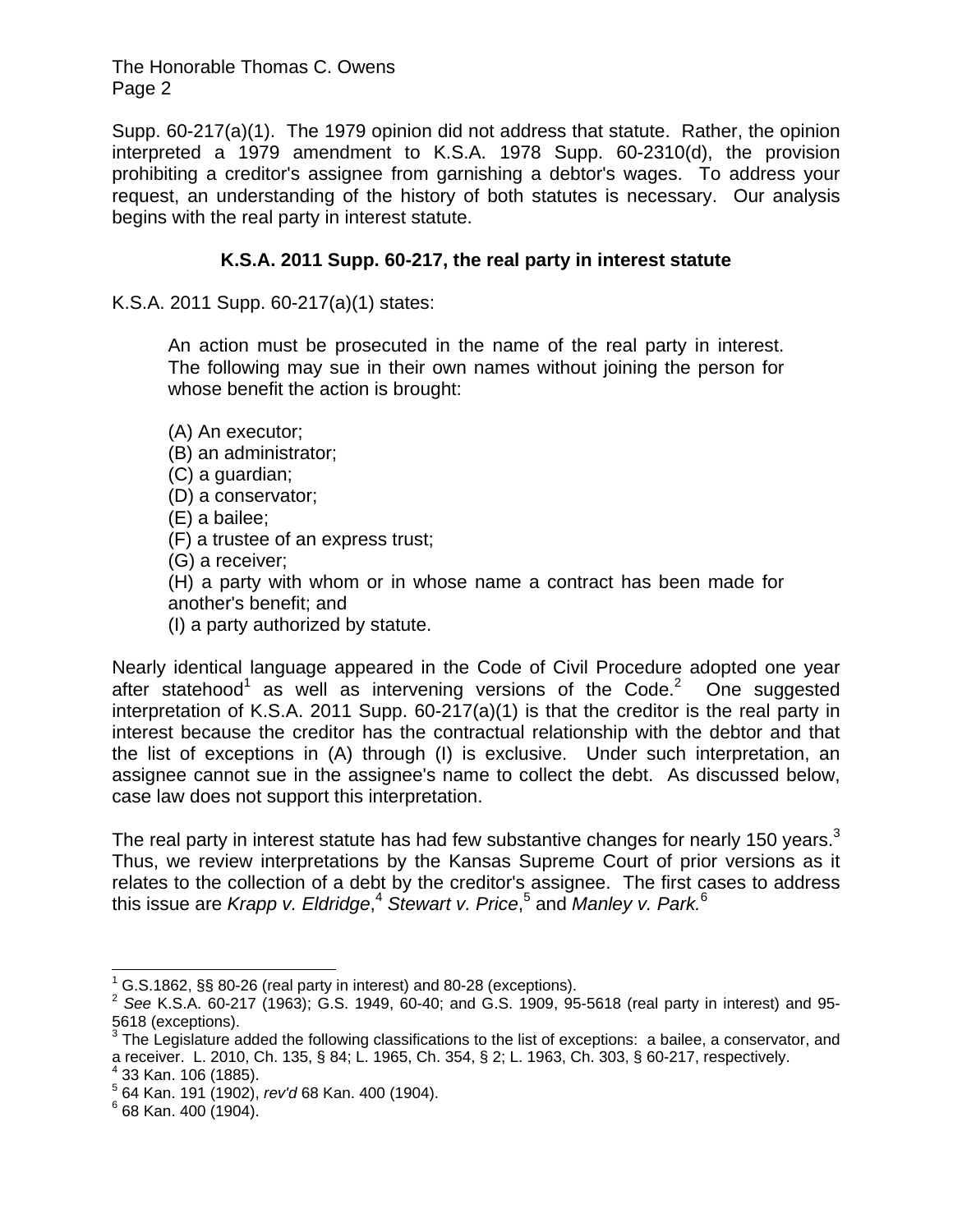As pointed out in *Krapp* and *Stewart*, prior to the adoption of the Code, common law prohibited the transfer of a chose in action;<sup>7</sup> thus, a court of law allowed only the creditor, who had the equitable interest, to sue the debtor for collection. However, courts of equity disregarded the prohibition and permitted the assignee, who had the legal title, to sue in the assignee's name to collect the debt; thus, the question was whether the adoption of the Code reflected the rule in courts of law or courts of equity. $8$ 

In *Krapp*, the Court found that the adoption of the Code departed from the common law prohibition applied by courts of law.<sup>9</sup> The court held:

Where the owner of an account or claim transfers and assigns, in writing, the same to another person, such other person may maintain an action thereon in his own name, when the account or claim becomes due; and it is immaterial to the debtor whether the claim was given or sold to the assignee.<sup>10</sup>

Fifteen years later the Court revisited the issue in *Stewart*. There, the assignee brought a cause of action in his own name against a debtor on an account that a creditor had assigned for collection. Regarding the real party in interest provision and the list of exceptions, the Court stated:

Section 26 of the civil code (Gen. Stat. 1901, § 4454), provides that "Every action must be prosecuted in the name of the real party in interest except as otherwise provided in section 28." It is not contended by either party that the case falls within any of the exceptions. It must, therefore, be considered solely with reference to the meaning of section 26. In examining this provision, it will be observed that it does not say that it is the person in whose name the right of action stands, or the person who holds the legal title thereof, that may prosecute the action, but that "every action must be prosecuted in the name of the real party in interest." . . . Is the real party in interest the person who is to be benefited or injured [the creditor], or the person who holds the legal title to the thing in action [the assignee]?<sup>11</sup>

Based upon case law in Indiana and Nebraska, the Court concluded that an assignee of a debt owed to a creditor is not the real party in interest and cannot maintain an action in the assignee's name to collect the debt where the assignee agreed to pay the debt to the assignor when collected. The Court then overruled the decision in *Krapp*. 12

The metal control and the means the right to bring an action to recover a debt, money, or thing; in Kansas, all<br>The chose in action means the right to bring an action to recover a debt, money, or thing; in Kansas, all choses in action, except torts, are assignable. *Bolz v. State Farm Mutual Automobile Ins. Co*., 274 Kan. 420, 423 (2002).

<sup>&</sup>lt;sup>8</sup> 33 Kan. at 108 and 64 Kan. at 197 (concurring opinion), respectively.<br>9 33 Kan. at 193

 $9\overline{33}$  Kan. at 107.

 $^{10}$  33 Kan. at 107, Syl. No. 3.<br> $^{11}$  64 Kan. at 193.

<sup>12</sup> *Id*. at 193-95, 196.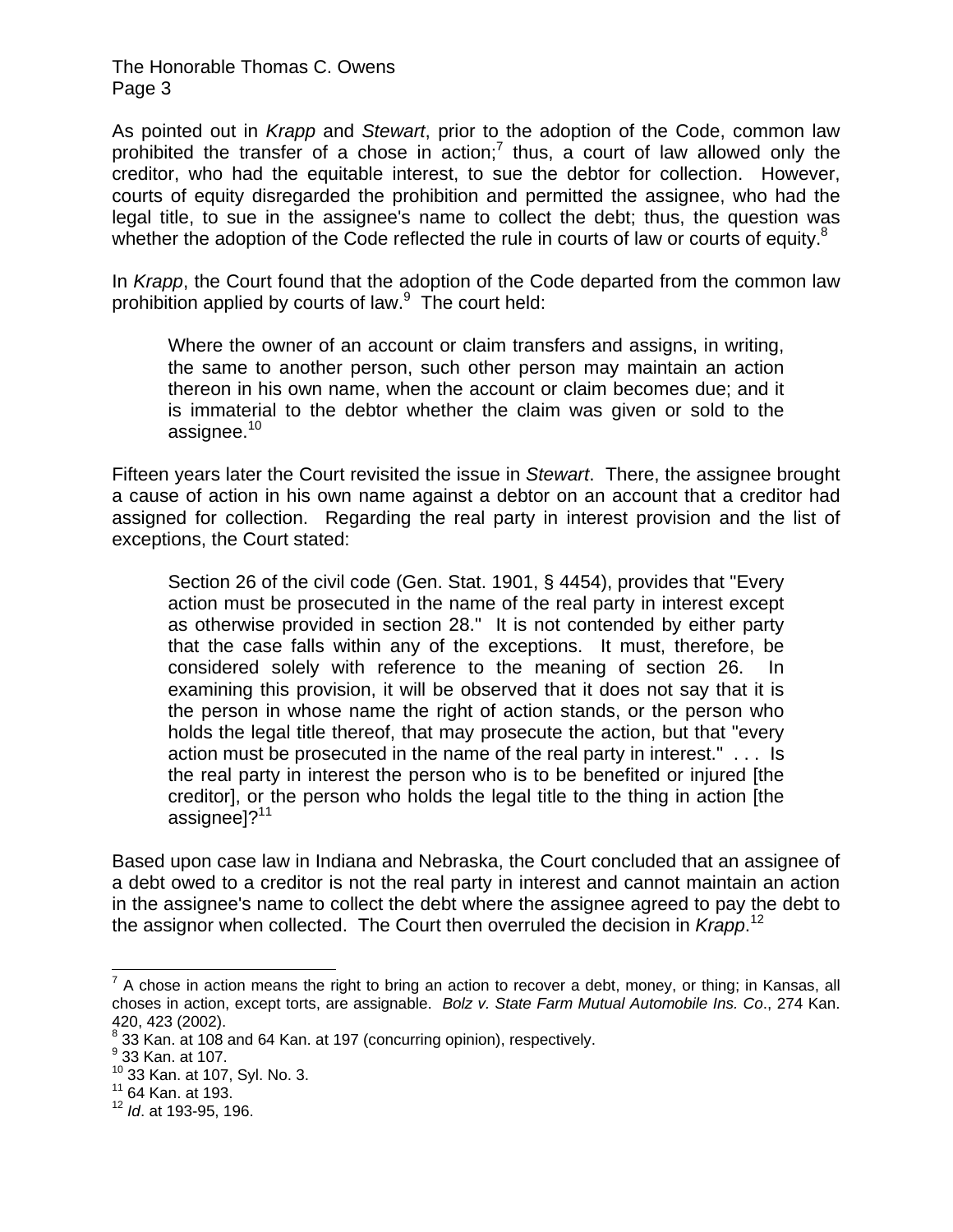The dissenting opinion in *Stewart* noted that the majority opinion expressed the viewpoint of the minority jurisdictions on real party in interest statutes.<sup>13</sup> The dissent pointed out that the purpose of the Code was to adopt the equity rule by permitting "the assignee holding the legal title to a chose in action to bring suit in his own name, instead of that of the original promisee or his personal representative, and without joining with him such original promisee."<sup>14</sup>

Two years later in *Manley* the Court adopted the reasoning of the dissenting opinion and overruled *Stewart*. 15 The *Manley* Court stated:

When the owner of a note, for reasons satisfactory to himself, assigns it to another, thereby vesting in him the full legal title, the assignee becomes, so far as the debtor is concerned, the real party in interest. The original owner is still the person to be finally benefited by the litigation, but his legal demand is no longer against the maker of the note, but against the person to whom he has assigned it. When the obligor is sued by such assignee (no claim as innocent purchaser being involved), he can make any defense he could have made against the assignor; he is fully protected against another action; and in no way is it a matter of the slightest concern to him what arrangement between the plaintiff and the original creditor occasioned the assignment. This being true, it would be a sacrifice of substance to form to permit the defendant to defeat the action by showing a failure of consideration for the transfer, or that the plaintiff was bound to account to his assignor for a part or all of the proceeds. We hold that the objection to the judgment urged on the ground that plaintiff was not the real party in interest is untenable.<sup>16</sup>

Thus, it has been stated that "'[t]he meaning and object of the real party in interest provision would be more accurately expressed if it read: An action shall be prosecuted in the name of the party who, by the substantive law, has the right sought to be enforced.'"17 The Court has consistently followed *Manley* when interpreting the real party in interest statute for assignees.<sup>18</sup>

We note that your request states that a creditor gives a collection agent or agency a "limited assignment" of a debt "for collection purposes." Attorney General Opinion No. 79-100 did not use the term "limited assignment." If this term means the creditor did not relinquish all legal title or control over the debt, it is contrary to the rule of assignment adopted by the Kansas Supreme Court.

 $\overline{a}$ <sup>13</sup> *Id*. at 201.

<sup>14</sup> *Id*. at 203.

<sup>15 68</sup> Kan. at 400, Syl. 1 and 2. 16 *Id*. at 401-02.

<sup>17</sup> *Torkelson v. Bank of Horton*, 208 Kan. 267, 270 (1971), quoting 3A Moore's Federal Practice (2nd ed. 1970) § 17.02, p. 53.

<sup>18</sup> *Id*. at 269-70; *First National Bank of Topeka v. United Telephone Ass'n*, 187 Kan 29, 34-36 (1960) (also cites other cases following rule adopted in *Manley*); and *Rullman v. Rullman*, 81 Kan. 521, 523-24 (1910).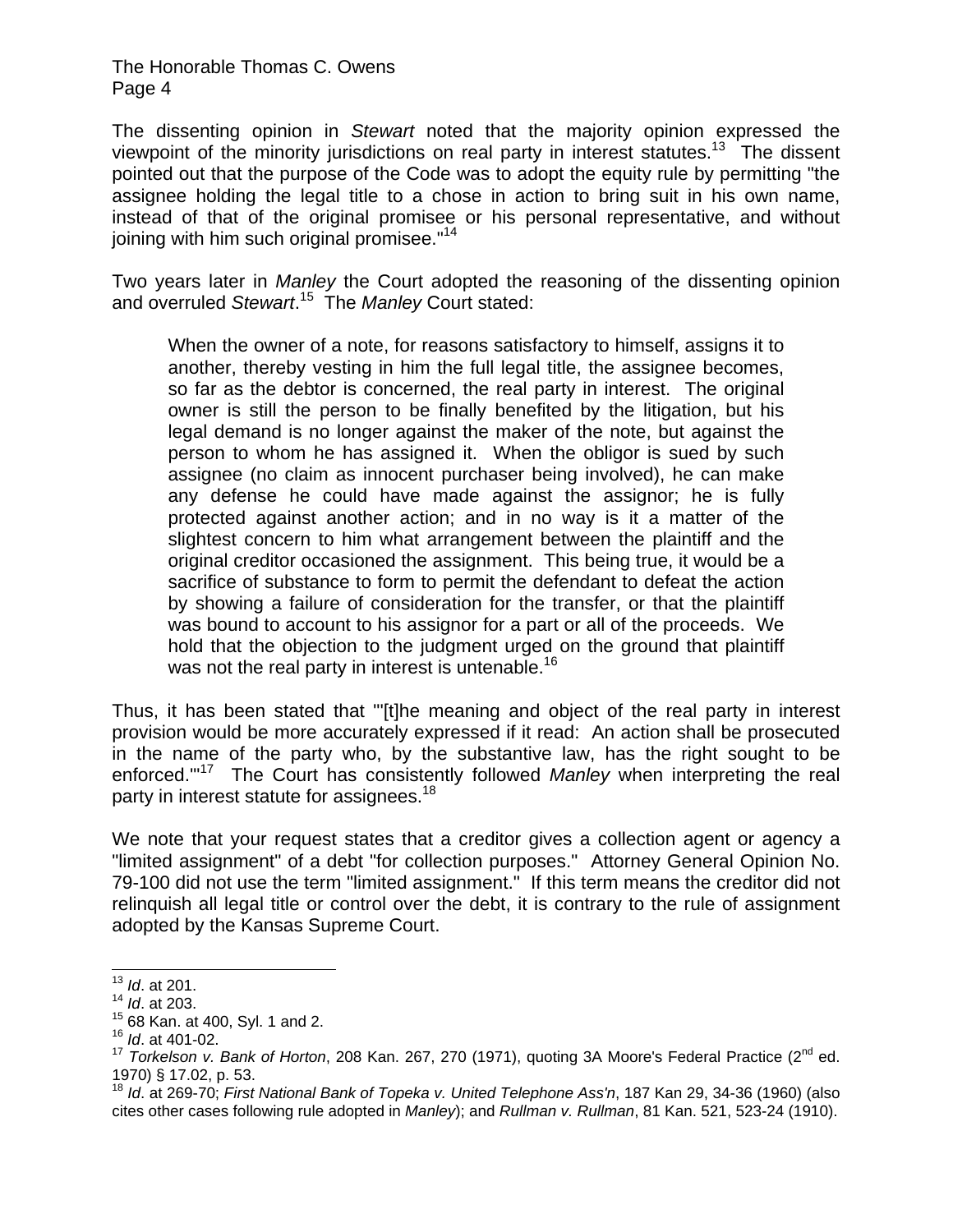> The Kansas cases clearly state the rule to be that an assignment passes all of the assignor's title or interest to the assignee, and divests the assignor of all right of control over the subject matter of the assignment. . . . If the assignor proceeds to collect the sum due on an assigned chose, the moneys so coming into his hands are regarded as trust funds belonging to the assignee, who may recover the same either in action for money had and received or *in tort for conversion*. 19

Thus, no legal authority exists for a "limited assignment" that does not pass the creditor's legal interest in the debt to the collection agent or agency; as such, the collection agent or agency is not a real party in interest.

Based upon the above analysis, if the creditor *assigned* the debt by relinquishing the legal title and control to the collection agent or agency for the purpose of collection, the creditor no longer owns or controls the debt and the assignee may sue in the assignee's name under K.S.A. 2011 Supp. 60-217(a)(1). However, if the creditor retains the legal title and control of the debt, the creditor has not assigned the debt but has merely *placed* it with the collection agent or agency for collection. Under those circumstances, the collection agent or agency is not an assignee and is not a real party in interest who can file a suit in its own name under K.S.A. 2011 Supp. 60-217(a)(1).

# **K.S.A. 60-2310(d), Assignment of an account and wage garnishment**

The Legislature has placed limitations on wage garnishments since the late 1800s.<sup>20</sup> However, the provision that concerns this opinion and our 1979 opinion was not added until 1913. $^{21}$  It provided:

[I]f any person, firm or corporation sells or assigns his account to any person or collecting agency, or sends or delivers the same to any collector or collecting agency for collection, then such person, firm or corporation or the assignees of either shall not have nor be entitled to the benefits of this act. $^{22}$ 

The Kansas Supreme Court first interpreted the above language in *Losier v. Sherman*. 23 In *Losier*, the creditor placed a delinquent account with a collection agency for collection; after securing a small payment from the debtor, that agency returned the account to the creditor. The creditor then sued the debtor and sought garnishment of the debtor's wages. The debtor contended that the above statutory provision prohibited the creditor from garnishing his wages; the creditor responded that the statutory

<sup>&</sup>lt;sup>19</sup> Patrons State Bank and Trust Company v. Shapiro, 215 Kan. 856, 861 (1974). Citations omitted.

<sup>&</sup>lt;sup>20</sup> G.S. 1868, Ch. 80, § 490; G.S. 1889, Ch. 80, § 4589; G.S. 1901, Ch. 80, Art. 20, § 4967; and G.S. 1909, Ch. 95, Art. 20, § 6127.

 $^{21}$  L. 1913, Ch. 232, § 2.

<sup>22</sup> *Id*. Last Codified in G.S. 1935, § 60-3495.

<sup>&</sup>lt;sup>23</sup> 157 Kan. 153 (1943).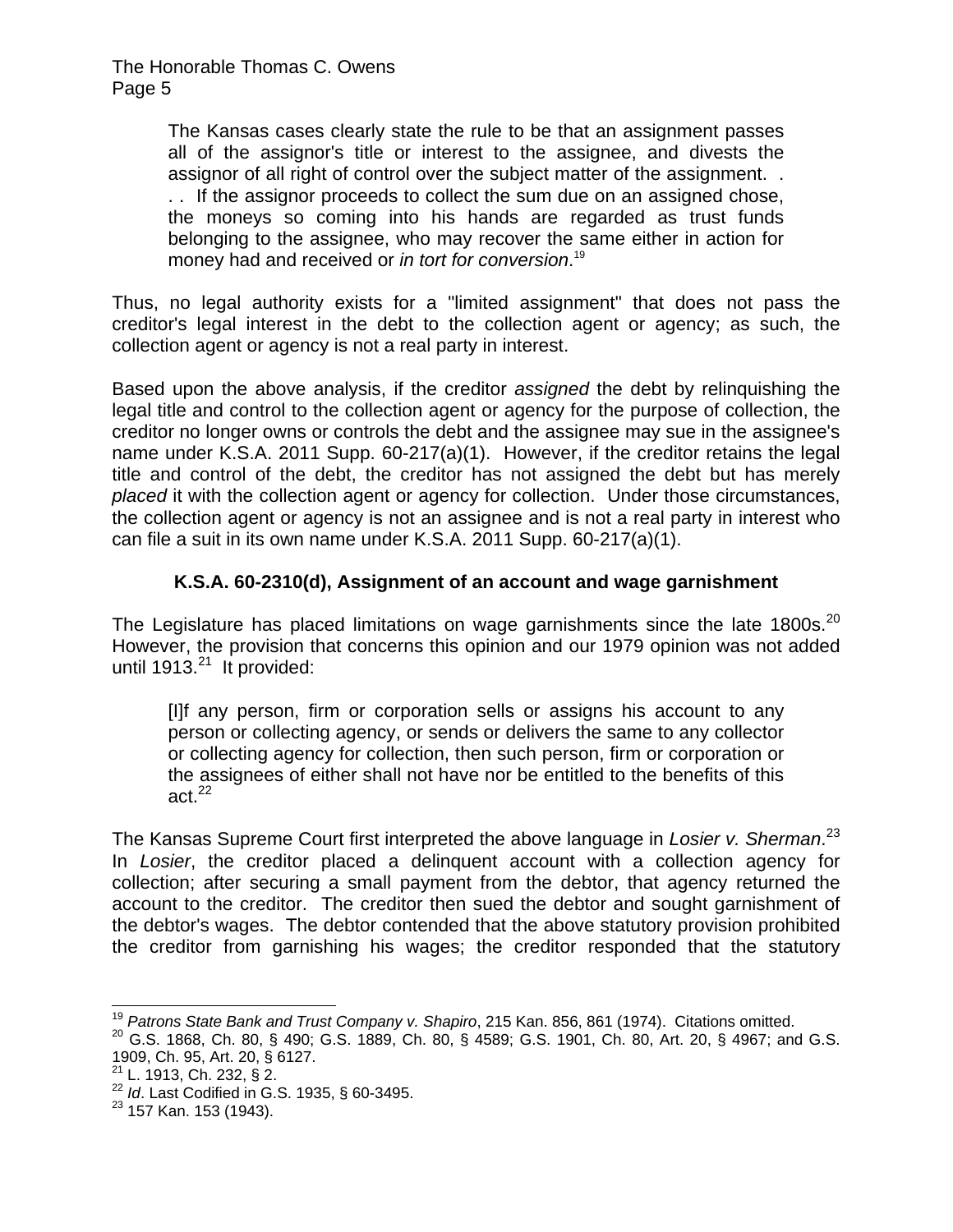prohibition was an unconstitutional bill of attainder.<sup>24</sup> Noting that the provision had been in effect for nearly 30 years, the Court rejected the creditor's argument, stating:

When the debt here involved was incurred, the creditor was bound to take notice of the conditions under which he could seek by garnishment process to levy on the earnings of his debtor if the debtor became in default. The statute conferred a right on the creditor of which he could avail himself if he observed its terms and conditions. The choice was his, and it may not be said the proviso in question is in any sense a bill of attainder.

Nor do we agree with [the creditor] that since the account has been returned to the creditor it is immaterial it previously had been sent to a collection agency. To so hold would be to write into the proviso a condition which the legislature did not see fit to include. If such a condition is to be a part of our statutes pertaining to garnishment, it should be placed there by the legislature.

We think that the portion of the statute quoted above means just what it says, and if a creditor sees fit to send or deliver his account to a collector or collecting agency, he shall not be entitled to the benefits of the statute permitting garnishment of a portion of the earnings of his debtor, as provided in the statutes above mentioned.<sup>25</sup>

The next challenge to the prohibition occurred in *Miller v. Keeling*. 26 The creditor in that case assigned a debt to a collection agent; the collection agent filed a lawsuit in his own name against the debtor. After obtaining a judgment, the collection agent sought to garnish the debtor's wages.27 The Court adopted the reasoning in *Losier* to reject the collection agent's arguments that the provision was unconstitutional because it violated the Contract Clause.<sup>28</sup> In rejecting the collection agent's argument that the provision also violated the Equal Protection Clause, the Court stated:

[T]he remedy of garnishment is made available to all creditors-provided they observe its terms. The choice is theirs. The general rule is that exemption laws are to be liberally construed in favor of those intended to be benefited and favorable to the objects and purposes of the enactment, and, with respect to the exemption of wages or earnings, it has been said that the purpose of such exemption is to protect a class of persons who are largely dependent on their wages for support, as well as their families and dependents who look to them for a living, and that such a statute should receive a liberal construction rather than one which would defeat

 $\overline{a}$ 

<sup>24</sup> *Id*. at 155-56.

<sup>25</sup> *Id*. at 156.

<sup>&</sup>lt;sup>26</sup> 185 Kan. 623 (1959).<br><sup>27</sup> *Id.* at 624.

<sup>28</sup> *Id*. at 627.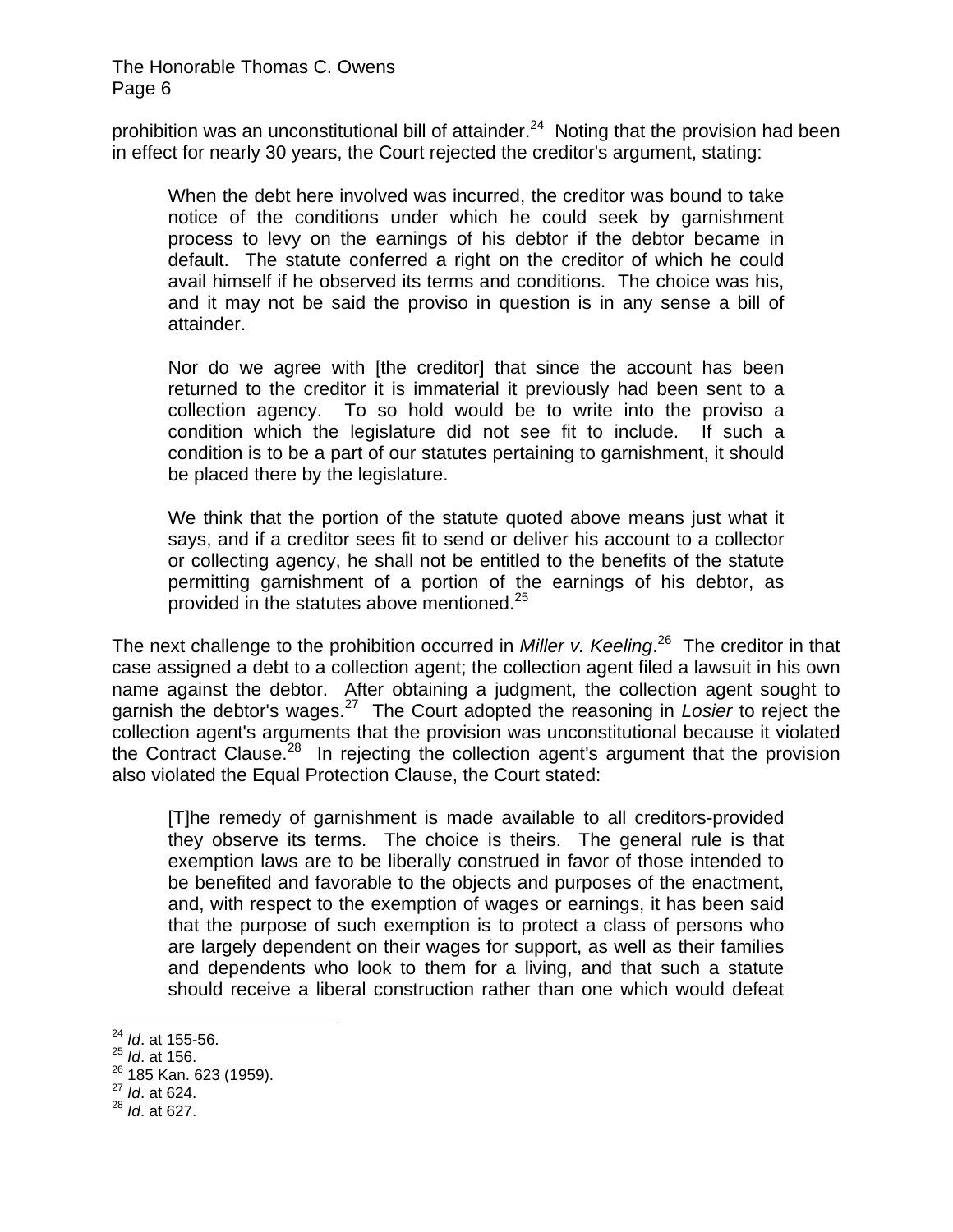> the benevolent object aimed to be accomplished. In enacting the specific proviso in question perhaps the legislature had in mind to protect the dependents of wage earners from repeated harassment by "professional collection agencies." Be that as it may—it was within the province of the legislature to enact the proviso, and it is not invalid on either of the grounds asserted.<sup>29</sup>

The provision in the current Code of Civil Procedure was enacted in  $1963^{30}$  and codified in K.S.A. 60-2310(d). The only change made in the 1963 provision was amending the last two words "this act" to "garnishment."31 This amendment was challenged in *Wagner v. Mahaffey.*32

In *Wagner*, the debt collector purchased a note from the creditor and obtained judgment against the debtor. When the bill collector threatened garnishment proceedings against the debtor's wages, the debtor threatened to sue for wrongful garnishment, resulting in the bill collector filing for a declaratory judgment. $33$  On appeal, the Court held that the language used in the current Code was not an alteration in meaning from that of the prior law; thus, its decision in *Miller* applied to the bill collector's claim that the provision violated the Equal Protection Clause.<sup>3</sup>

The 1979 amendment to K.S.A. 60-2310(d) resulted in Attorney General Opinion No. 79-100.

# **Attorney General Opinion No. 79-100**

The 1979 amendment deleted from K.S.A. 60-2310(d) the phrase, "or sends or delivers the same to any collector or collecting agency for collection."<sup>35</sup> No substantive changes have been made to the remaining language since then.

In the 1979 opinion, we said that an assignment, in its technical legal sense, requires an assignor to transfer completely the account being transferred, thereby relinquishing any control over or ownership in such account.<sup>36</sup> However, if a creditor placed an account with a third party for collection purposes only, the creditor did not divest ownership or control over such account.<sup>37</sup> Based on these differences, we concluded that the wage garnishment prohibition now found in K.S.A. 60-2310(d) did not apply to situations where a creditor retained ownership of or control over the account and placed the account with a third party for collection purposes. Thus, the wage garnishment prohibition in K.S.A. 60-2310(d) applied only to situations where a creditor assigned an

 $29$  Id. at 627-28 (citations omitted).

<sup>&</sup>lt;sup>30</sup> L. 1963, Ch. 303, § 60-2310.

<sup>31</sup> L. 1963, Ch. 303, § 60-2310(d). 32 195 Kan. 586 (1965). 33 *Id*. at 587.

<sup>34</sup> *Id*. at 591-92.

 $35$  L. 1979, Ch. 183, § 5.

<sup>&</sup>lt;sup>36</sup> Citing 6A C.J.S. Assignments § 43 (1975) and *Turner v. Williams*, 114 Kan. 769, 774 (1923).<br><sup>37</sup> Attorney General Opinion No. 79-100.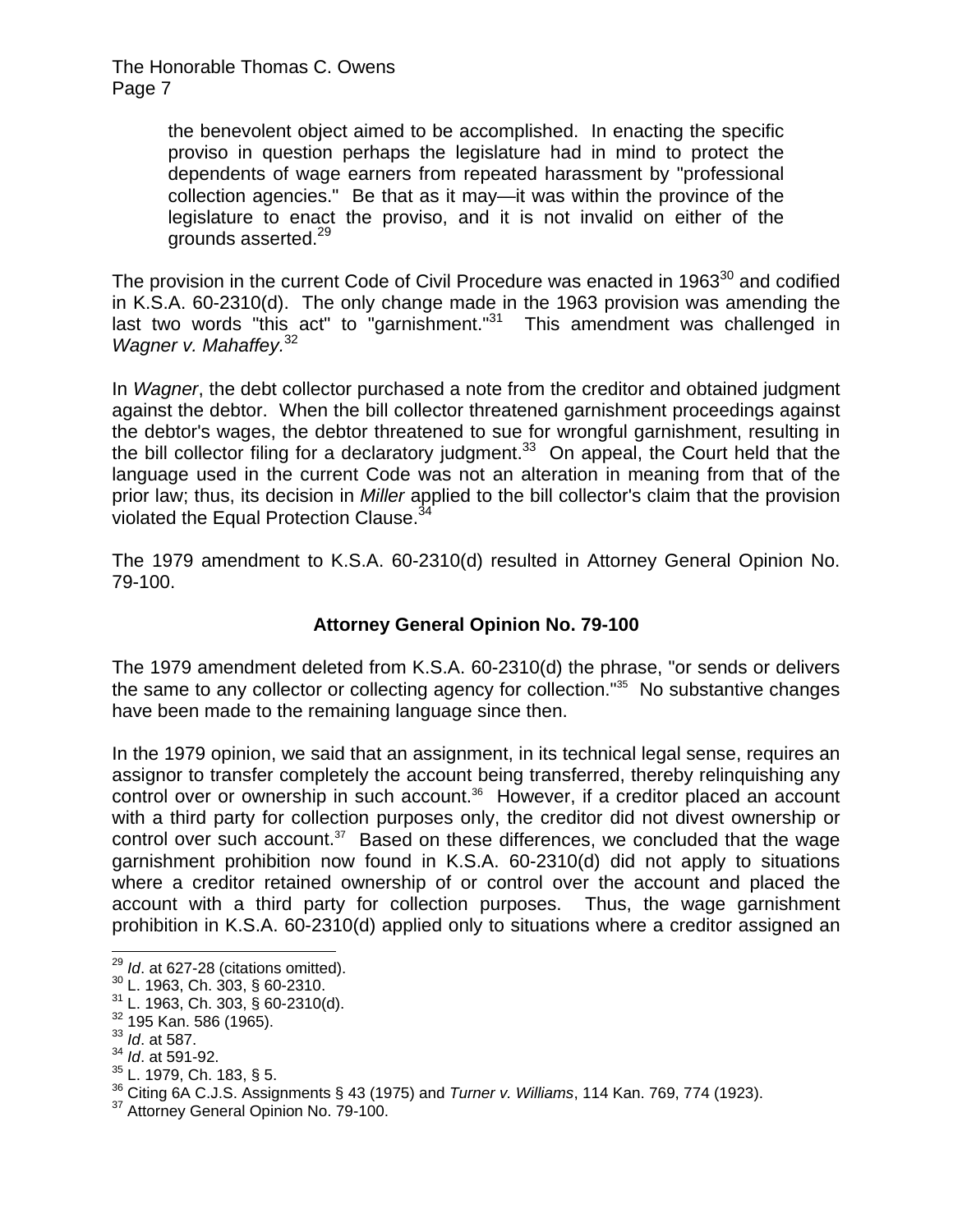account, by relinquishing all ownership interest and control, to a third party. A Kansas federal district court has concurred with that interpretation of K.S.A.  $60-2310(d).^{38}$ 

The legislative history for the 1979 amendment supports the conclusion in Opinion 79- 100. The proponent of the amendment, an attorney representing two credit unions, initially asked for repeal of K.S.A. 60-2310(d) arguing consumer debtors had protection under laws recently enacted by the state and federal governments.<sup>39</sup> Later, the proponent requested an amendment to K.S.A. 60-2310(d) by deleting the phrase "or sends or delivers the same to any collector or collecting agency for collection" so that a creditor who had placed a delinquent debt with an unsuccessful debt collector could garnish the debtor's wages after the debt collector returned the account to the creditor.<sup>40</sup>

The 1979 amendment essentially followed the direction given in *Losier*—a legislative change authorizing the garnishment of a debtor's wages by a creditor who had placed an account with a collection agency for collection that was later returned to the creditor. However, the Legislature's refusal to repeal the prohibition against garnishing a debtor's wages by a collection agent or agency who was assigned a debt for collection kept intact the decisions of *Miller* and *Wagner*.

## **Debt Collection Laws**

We want to emphasize that the above analysis does not mean a collection agent or agency can avoid compliance with laws applicable to debt collection. For example, the Kansas Uniform Consumer Credit Code, K.S.A. 16a-1-101 *et seq*., governs retail installment sales, consumer credit, and consumer loans.<sup>41</sup> Pursuant to K.S.A. 2011 Supp. 16a-2-301(1), only a supervised financial organization or a person licensed by the administrator<sup>42</sup> can engage in the business of:

(a) Making supervised loans;

(b) taking assignments of and directly or indirectly, including through the use of servicing contracts or otherwise, undertaking collection of payments from debtors arising from supervised loans, but such person may collect for three months without a license if the person promptly applies for a license and such person's application has not been denied; or

(c) taking assignments of and directly or indirectly, including through the use of servicing contracts or otherwise, enforcing rights against debtors arising from supervised loans, but such person may enforce for three months without a license if the person promptly applies for a license and such person's application has not been denied.

<sup>&</sup>lt;sup>38</sup> Bieber v. Associated Collection Services, Inc., 631 F. Supp. 1410, 1414-415 (1986).

<sup>&</sup>lt;sup>39</sup> Minutes, Senate Judiciary Committee, February 22, 1979, Written Testimony, p. 4-5. t<br><sup>40</sup> Minutes, House Judiciary Committee, March 22, 1979, Attachment No. 2, p. 3.<br><sup>41</sup> K.S.A. 16a-1-102(2)(a).<br><sup>42</sup> "Administrator' appointed by the bank commissioner pursuant to K.S.A. 75-3135, and amendments thereto." K.S.A. 16a-1-301.